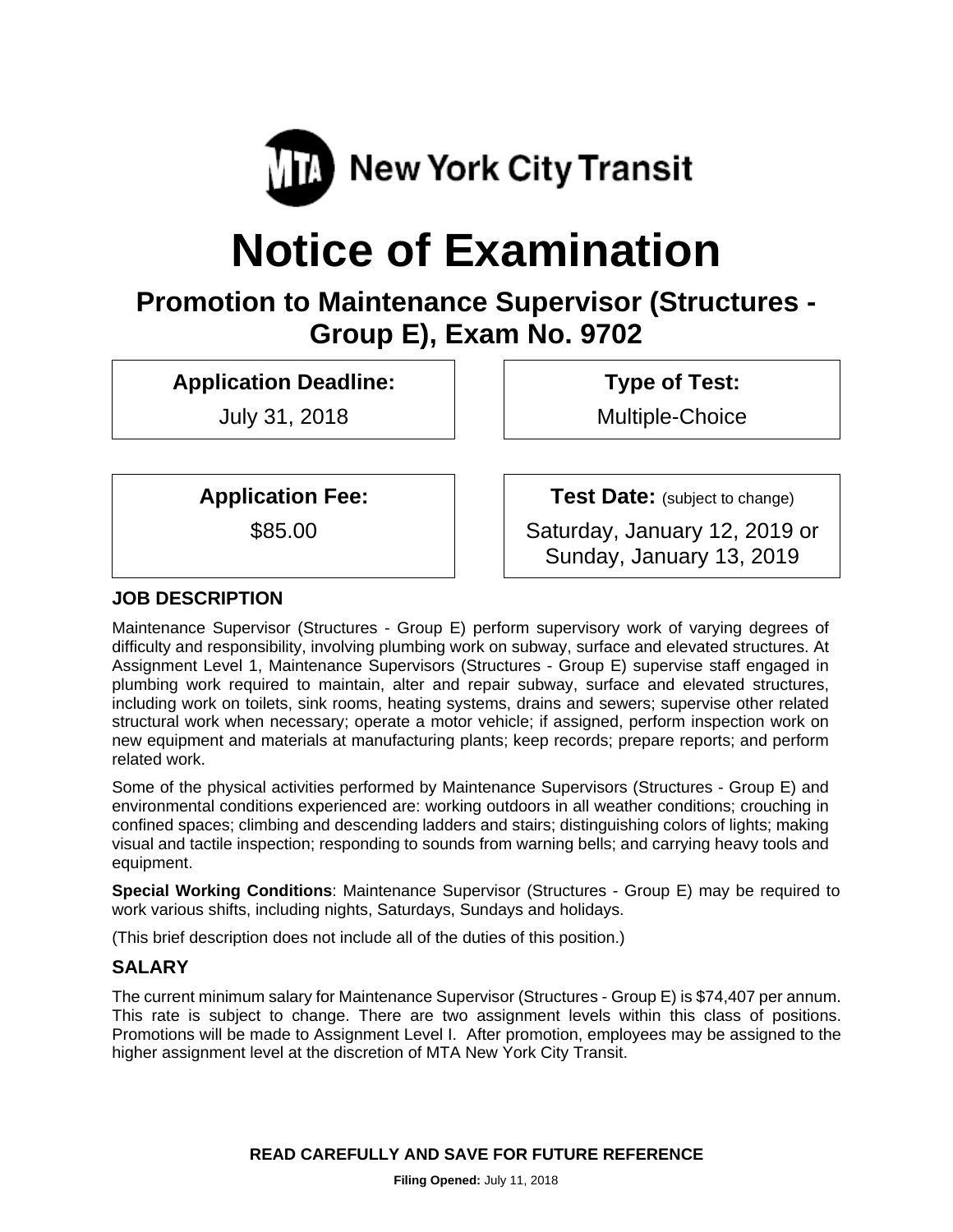### **ELIGIBILITY TO TAKE EXAMINATION**

This examination is open to each employee of MTA New York City Transit who **on the date of the Multiple-Choice test:** 

- 1. Is permanently (not provisionally) employed in or appears on a Preferred List (see Note, below) for the title of Structure Maintainer - Group E; and
- 2. Is not otherwise ineligible.

(Note: A "Preferred List" is a civil service list which is only for certain former permanent incumbents of the eligible title who have rehiring rights.)

This examination is also open to employees who were appointed to an eligible title pursuant to New York State Civil Service Law, section 55-a, and who meet all other eligibility requirements.

You are responsible for determining whether you meet the eligibility requirements for this examination prior to submitting the *Application*. You may be given the multiple-choice test before we verify your eligibility. If you are marked "Not Eligible," your application fee will **not** be refunded and you will not receive a score.

This examination is **not** open to employees of MaBSTOA or MTA Bus Company, or to employees of MTA agencies other than MTA New York City Transit.

#### **REQUIREMENTS TO BE PROMOTED**

**Probationary Period:** At the time of promotion, you must have completed your probationary period in the eligible title as indicated in the above "Eligibility to Take Examination" section, and you must be permanently employed in that title or your name must appear on a Preferred List for the title at the time of promotion. Additionally, you must have served permanently in the eligible title for at least one year. Time served prior to a break in service of more than one year will not be credited.

**Driver License Requirement:** At the time of promotion, you must have a motor vehicle driver license valid in the State of New York. If you have moving violations, license suspension or an accident record you may be returned to your previous title. You will be promoted subject to the receipt of a Class B Commercial Driver License (CDL), valid in the state of New York, within the probationary period. The CDL may not have any restrictions which would preclude the performance of the duties of a Maintenance Supervisor (Structures – Group E) and must be maintained for the duration of your employment in the title.

**Drug Screening Requirement:** You must pass a drug screening in order to be promoted.

## **HOW TO SUBMIT AN APPLICATION AND PAY THE APPLICATION FEE**

If you believe you meet the requirements in the "Eligibility to Take Examination" section, submit an application online by the last day of the application period unless you are requesting a Fee Waiver. Applicants who wish to request a Fee Waiver should refer to the "How to Submit an Application When Requesting a Fee Waiver" section below.

**Application Fee:** This fee is generally not refundable. Under special circumstances, you may be entitled to a refund. You should refer to the Department of Citywide Administrative Services ("DCAS") Exam Regulations to determine if you are entitled to a refund prior to requesting a refund. You can refer to the bottom of the last page of the Notice of Examination for instructions on how to obtain a copy of the DCAS Exam Regulations.

(Continued)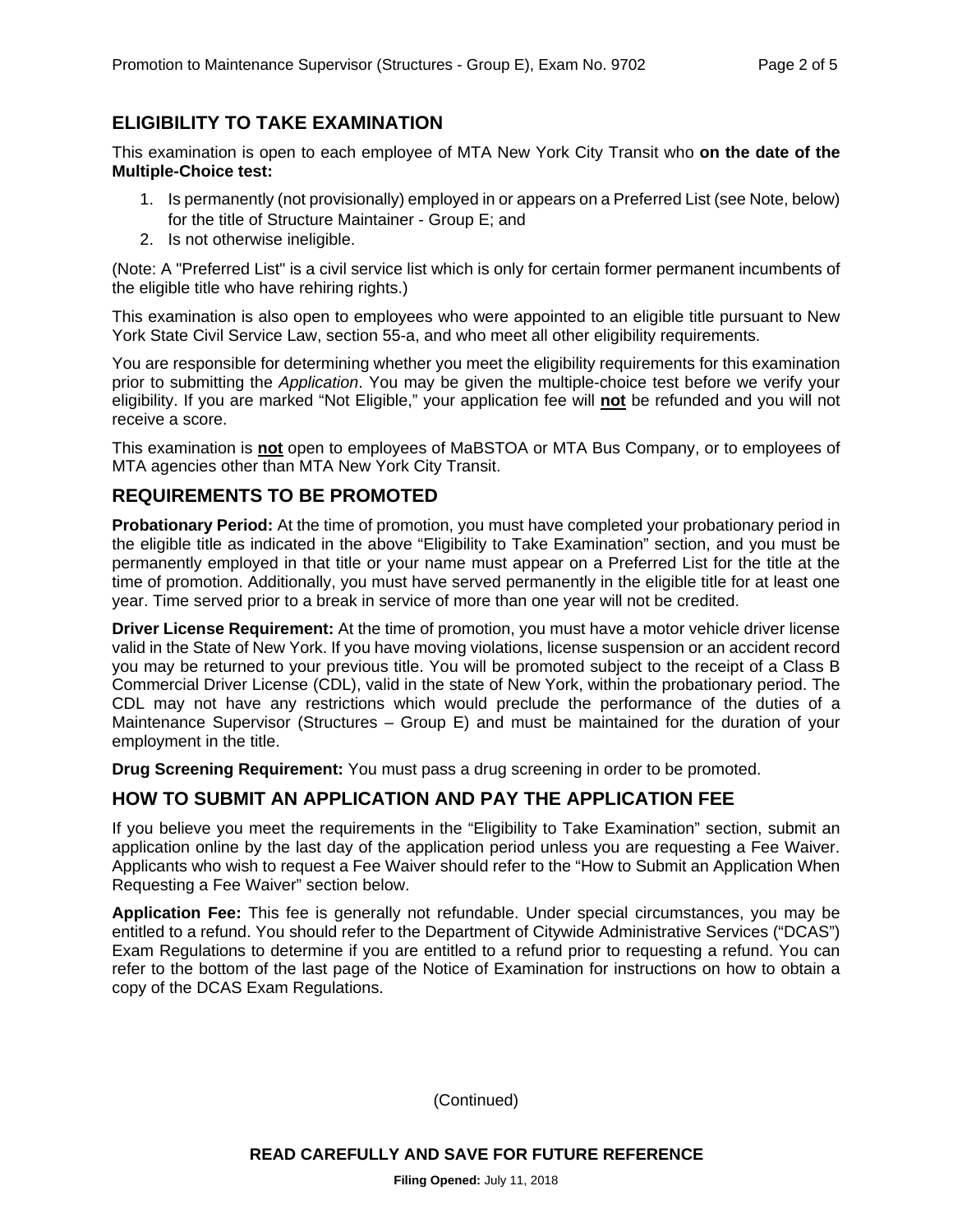#### **HOW TO SUBMIT AN APPLICATION AND PAY THE APPLICATION FEE** (Continued)

#### **Online Applications:**

- 1. Apply using the "BSC" employee portal at www.mymta.info by the last day of the *Application*  period.
- 2. You must pay the *Application* fee via payroll deduction. Applicants who request a fee waiver must apply by mail.
- 3. You will be sent a confirmation number after you complete your *Application* and pay the application fee.

Save your confirmation numbers for future references and proof of filing an *Application.*

Computers with internet access are available on a limited basis at branches of the New York Public Library, the Brooklyn Public Library and the Queens Library to patrons with a valid library card.

#### **HOW TO SUBMIT AN APPLICATION WHEN REQUESTING A FEE WAIVER**

Applicants who wish to request a Fee Waiver must obtain an *Application* in person at the MTA Exam Information Center as indicated below and must submit the *Application* by mail to the address in the Correspondence section below **by the last day of the application period**.

MTA New York City Transit will not accept applications in person. Additional information on requesting an application fee waiver is available with the *Application*.

**MTA Exam Information Center**: Open Monday through Friday, from 9 AM to 3 PM, in the lobby at 180 Livingston Street, Brooklyn, New York. Directions: take the A, C, F, or R trains to the Jay Street-Metro Tech Station, or the 2, 3, or G train to the Hoyt Street Station.

#### **ADMISSION LETTER**

An *Admission Letter* will be mailed to you about 10 days before the first date of the multiple-choice test. If you do not receive an *Admission Letter* at least 4 days before this date, you may obtain a duplicate letter at the MTA Exam Information Center (as indicated above). A paper copy of the *Admission Letter* is your ticket for admission to the test.

Employees **must** keep their official mailing address **up to date.** Only the address on file with the MTA Business Service Center will be used to mail correspondence, including the *Admission Letter.*

#### **THE TEST**

You will be given a competitive multiple-choice test. A score of at least 70% is required to pass the multiple-choice test. Your score on this test will determine 85% of your final score. Your seniority will determine the remaining 15%. You must pass the multiple-choice test to have your seniority credited. Your seniority score will be 70 plus  $\frac{1}{2}$  point for each three months of completed, permanent continuous service with an agency under the jurisdiction of the Commissioner, Department of Citywide Administrative Services in competitive titles. Your service will be credited through the date of the multiple-choice test, up to a maximum of 15 years. Time served prior to a break in service of more than one year will not be credited.

(Continued)

**READ CAREFULLY AND SAVE FOR FUTURE REFERENCE**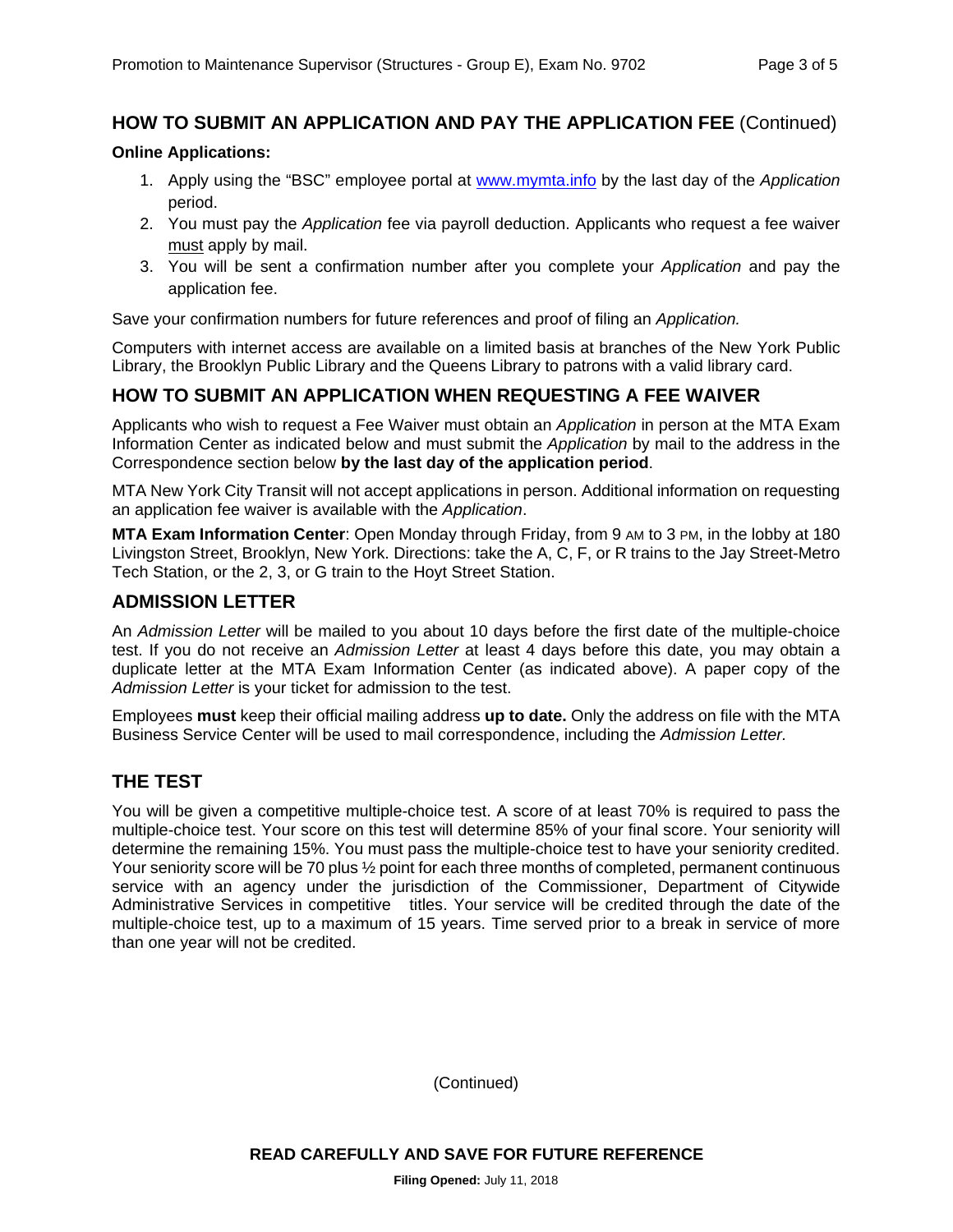# **THE TEST** (Continued)

Veterans' or Disabled Veterans' Credit will be granted only to eligible passing candidates who request that they be applied. Veterans' or Disabled Veterans' Credit should be requested at the time of application, but **must** be requested before the date the eligible list is established. Claims for Veterans' or Disabled Veterans' Credit cannot be made once the eligible list is established.

The multiple-choice test may include questions on: the construction, maintenance, installation, repair, alteration and inspection of plumbing components; principles of supervision; pertinent MTA New York City Transit rules, regulations, policies, procedures and labor/management practices; reading and interpreting sketches, drawings and specifications; making appropriate measurements and computations; proper safety precautions and procedures, including first aid; and other related areas.

# **TEST ADMINISTRATION GUIDELINES**

**Warning:** You are not permitted to enter the test site with cellular phones, smart watches, beepers, pagers, cameras, portable media players, or other electronic devices. Calculators are permitted: however, they must be hand-held, battery or solar powered numeric only. Calculators with functions other than addition, subtraction, multiplication and division are prohibited. Electronic devices with an alphabetic keyboard or with word processing or date recording capabilities such as planners, organizers, etc. are prohibited. Electronic devices with an alphabetic keyboard, word processing, or data recording capabilities, such as planners, organizers, etc., are prohibited. If you use any of these devices in the testing site building at any time before, during, or after the practical skills test, you may **not** receive your test results, your test score may be nullified, and your application fee will **not** be refunded.

You may not have any other person, including children, present with you while you are being processed for or taking the test, and no one may wait for you inside of the test site while you are taking the practical skills test.

Leaving: You must leave the test site once you finish the test. If you leave the test site after being fingerprinted but before finishing the test, you will not be permitted to re-enter. If you disregard this instruction and re-enter the test site, you may not receive your test results, your test score may be nullified, and your application fee will not be refunded

**Proof of Identity**: You must present your MTA New York City Transit employee ID when you arrive to take each test.

#### **THE TEST RESULTS**

If you pass the competitive multiple-choice test and are marked eligible, your name will be placed in final score order on an eligible list and you will be given a list number. You will be notified by mail of your test results. If you meet all requirements and conditions, you will be considered for promotion when your name is reached on the eligible list.

#### **SPECIAL ARRANGEMENTS**

**Late Filing:** Consult with **your department's Human Resources representative** to determine the procedure for filing a late *Application* if you meet one of the following conditions:

- 1. You are absent from work for at least one-half of the application period and are unable to apply for reasons such as vacation, sick leave or military duty; or
- 2. You become eligible after the above application period, but on or before the first day of the Multiple-Choice test.

(Continued)